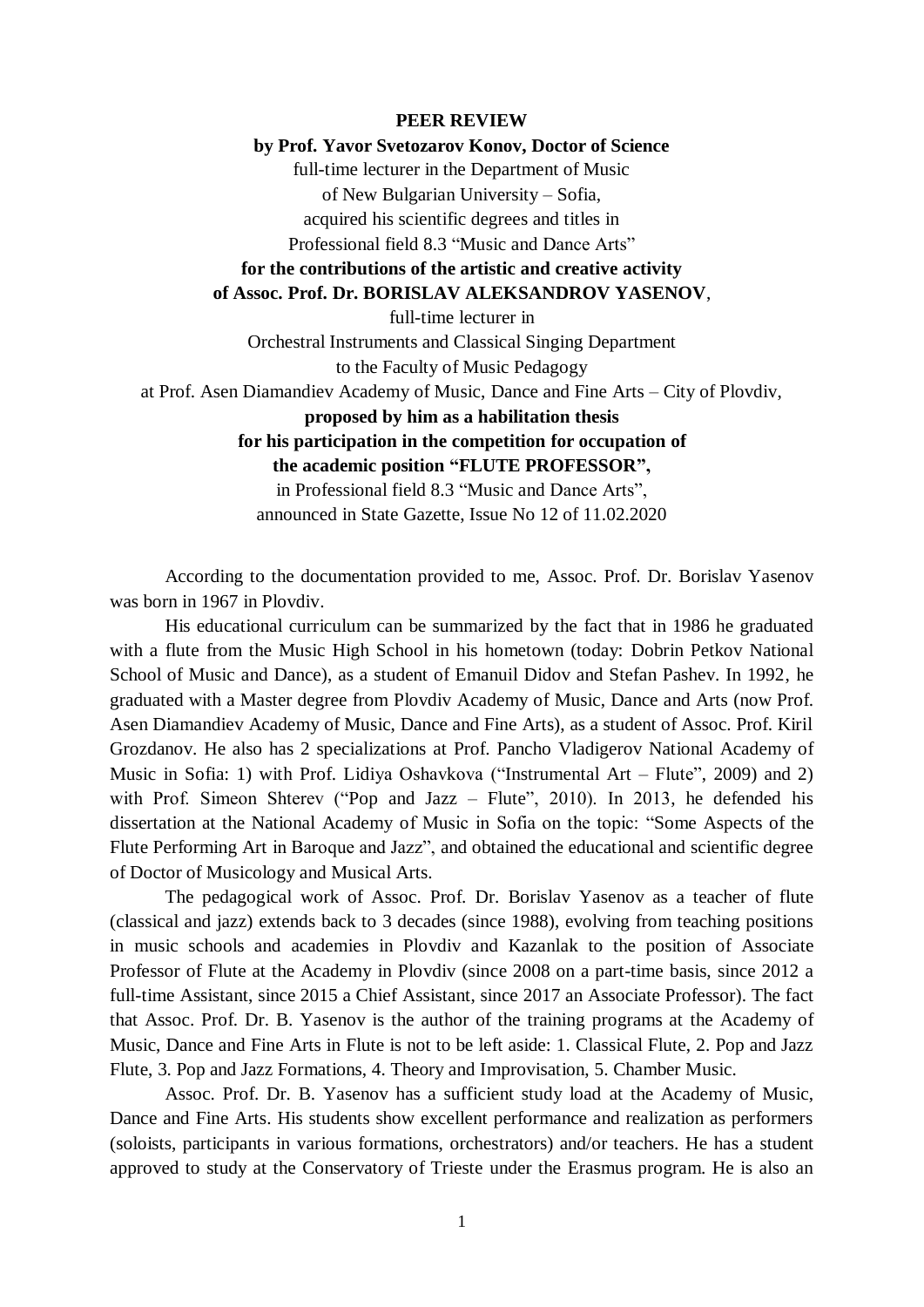organizer of student concerts at the Blue House in Plovdiv. Dr. Yasenov participates in a number of juries at national competitions in our country.

Assoc. Prof. Dr. Borislav Yasenov has conducted a large number of master classes in flute – at the Academy, the National School of Music and Performing Arts (Burgas), National Schools of Arts (Varna, Pleven, Ruse), various other schools in Bulgaria and abroad: at the George Enescu National University of Arts (Romania), at the Giuseppe Tartini State Conservatory – Trieste (Italy), etc.

Assoc. Prof. Dr. B. Yasenov created and since 1989 has been leading his Jazz Formation (until 2017 at the Plovdiv Municipality), with which he carries out a rich concert and recording activity. He is also the author of a number of compositions and arrangements for various performing groups.

Assoc. Prof. Dr. Yasenov has had concerts and participations in Sofia, Bankya, Bansko, Haskovo, Dimitrovgrad, Sopot, Sozopol ("Apollonia"), Balchik and many more – both as a classical flutist and as a jazzman. He has soloed in symphony and chamber orchestras (Vidin, Sliven, Yambol, Kazanlak). He has had recordings on BNT, BNR and has released 3 original jazz albums by Riva Sound Records Ltd.: 1) "Mo, di, log" (1995), 2) "Crazy World" (1998), 3) "There, where..." (2004), as well as classical: "Baroque and Modernity" with the guitar duo Valchevi (2002), and participations in a number of other recording projects.

**Summarized**: as a flute performer (solo and in formations) and pedagogue, Assoc. Prof. Dr. Borislav Yasenov has given concerts and has taught (including master classes) in Bulgaria, Germany, Italy, Romania, Greece, and Republic of North Macedonia. Informed people know the similarities between Baroque and Jazz: constructively, and as executive and informational approaches – Assoc. Prof. Dr. B. Yasenov is a bright specialist, practitioner, and theorist in this aspect. He is a wonderful specialist in both Classics and Jazz – a not uncommon phenomenon, especially beneficial for himself and his colleagues and alumni.

Assoc. Prof. Dr. Borislav Yasenov has been a member of the Academic Council of the Academy of Music, Dance and Fine Arts since 2016 and the head of the Department since March 2020.

For his work he has received awards from the Rector of the Academy (2017) and from the Mayor of Kazanlak (twice – in 2007 and in 2016).

The last habilitation of my colleague Borislav Yasenov is as an Associate Professor at the Academy of Music, Dance and Fine Arts (2017): it is based on 2 of his publications, which presented him as a composer and musicologist: 1) "Jazz Pieces for Flute And Formations" – a collection of works by B. Yasenov (published by the Academy and Astarta Publishing House – Plovdiv, 2016), and 2) "Flute Art and Culture from the Mid-Eighteenth Century to the 1930s" (monograph, published by the Academy and Astarta Publishing House – Plovdiv, 2017). Accordingly, my assessment of Assoc. Prof. Dr. B. Yasenov as a candidate in this competition for occupation of the position of Professor will cover his entire teaching, performing, composing, and arranging activities – and he has the wealth of both classical and jazz flutist, performer, improviser, and composer. I pay special attention to the activity after the occupation of the position of Associate Professor – an activity sufficiently valuable, voluminous, and diverse for the academic activity of Flute Professor at the Academy of Music, Dance and Fine Arts. Here I will say and emphasize that, after reading in full,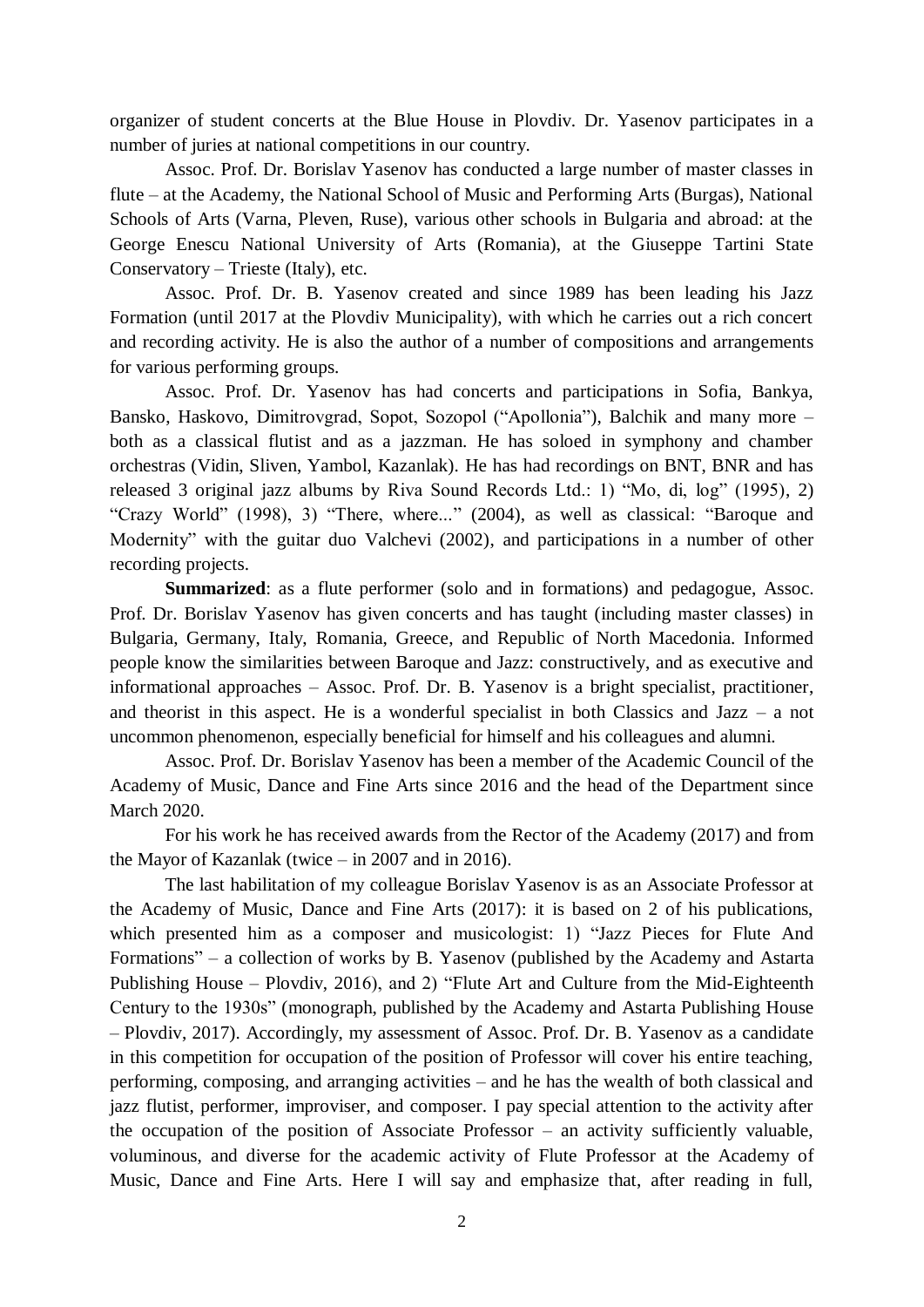carefully and thoroughly the documentation provided by Assoc. Prof. Dr. B. Yasenov for his participation in this competition, I saw that it not only meets the point requirements of National Center for Information and Documentation for scientometrics, but also far exceeds them – in addition, I think, a number of his activities and assets have not been mentioned in the documents.

Here I will present explicitly, in connection with his participation in this competition for Professor of Flute the following:

(1) the following 5 concerts of Assoc. Prof. Dr. B. Yasenov, declared in this competition as a leading (independent) creative performance in the field of arts (described in column B5 of the Table of the National Center for Information and Documentation):

1.1. Concert, 23.01.2020, Sliven Hall – Sliven, B. Yasenov (flute, guest soloist), Sliven Symphony Orchestra with conductor Dimitar Karaminkov;

1.2. Flute Protuberances – concert, 20.11.2019, in the Concert Hall of Prof. Asen Diamandiev Academy of Music, Dance and Fine Arts – Plovdiv. Participants: B. Yasenov (flute), Velislava Karagenova (piano);

1.3. Concert, 14.06.2019, Vidin Philharmonic Hall, B. Yasenov (flute, soloist), Vidin Symphony with guest conductor Michael Rosenzweig;

1.4. Latin American Nuances – concert, 21.11.2018, in the Concert Hall of Prof. Asen Diamandiev Academy of Music, Dance and Fine Arts – Plovdiv. Participants: B. Yasenov (flute), Stela Dinkova (classical guitar);

1.5. Through the Flute Music of Germany – concert, 14.03.2018, in the Concert Hall of Prof. Asen Diamandiev Academy of Music, Dance and Fine Arts – Plovdiv. Participants: B. Yasenov (flute), V. Karagenova (piano),

as well as

(2) the following 3 concert and creative realizations of Assoc. Prof. Dr. B. Yasenov (described in column B4 of the same table):

2.1. Reflection – author's concert of Borislav Yasenov (all works and their arrangements performed in the concert were composed by him) within the Jazz Festival in the Valley of the Thracian Kings, Kazanlak. Held on 30.08.2019 at the Art Gallery, Kazanlak at 6 PM. Participants: Borislav Yasenov (flute), Yordan Tonovski (piano), Radoslav Paunov (bass) and Aleksandar Kamenov (drums);

2.2. Author's concert of Borislav Yasenov (all works and their arrangements performed in the concert were composed by Borislav Yasenov) at the Plovdiv Jazz Evenings International Festival within the Autumn Salon of Arts, Plovdiv. Held on 11.10.2008 in the Plovdiv Concert Hall at 8 PM. Participants: Borislav Yasenov (flute), Miroslav Turiyski (piano), Aleksandar Lekov (bass), Radul Nachkov (drums);

2.3. CD "There, where…" – author's album (all works and their arrangements were composed by Borislav Yasenov), produced by BNR – Plovdiv, released by Riva Sound – Sofia, 23.01.2004. Participants: Borislav Yasenov (flute, author, and performer), Miroslav Turiyski (piano), Pasho Konov (bass), Ivan Enev (drums), Nikolay Karageorgiev (guitar in plays 2, 3, 7, 8), Atanas Hadzhiev (saxophone in plays 1, 2, 7), Plamen Dobrev (flute in play 5).